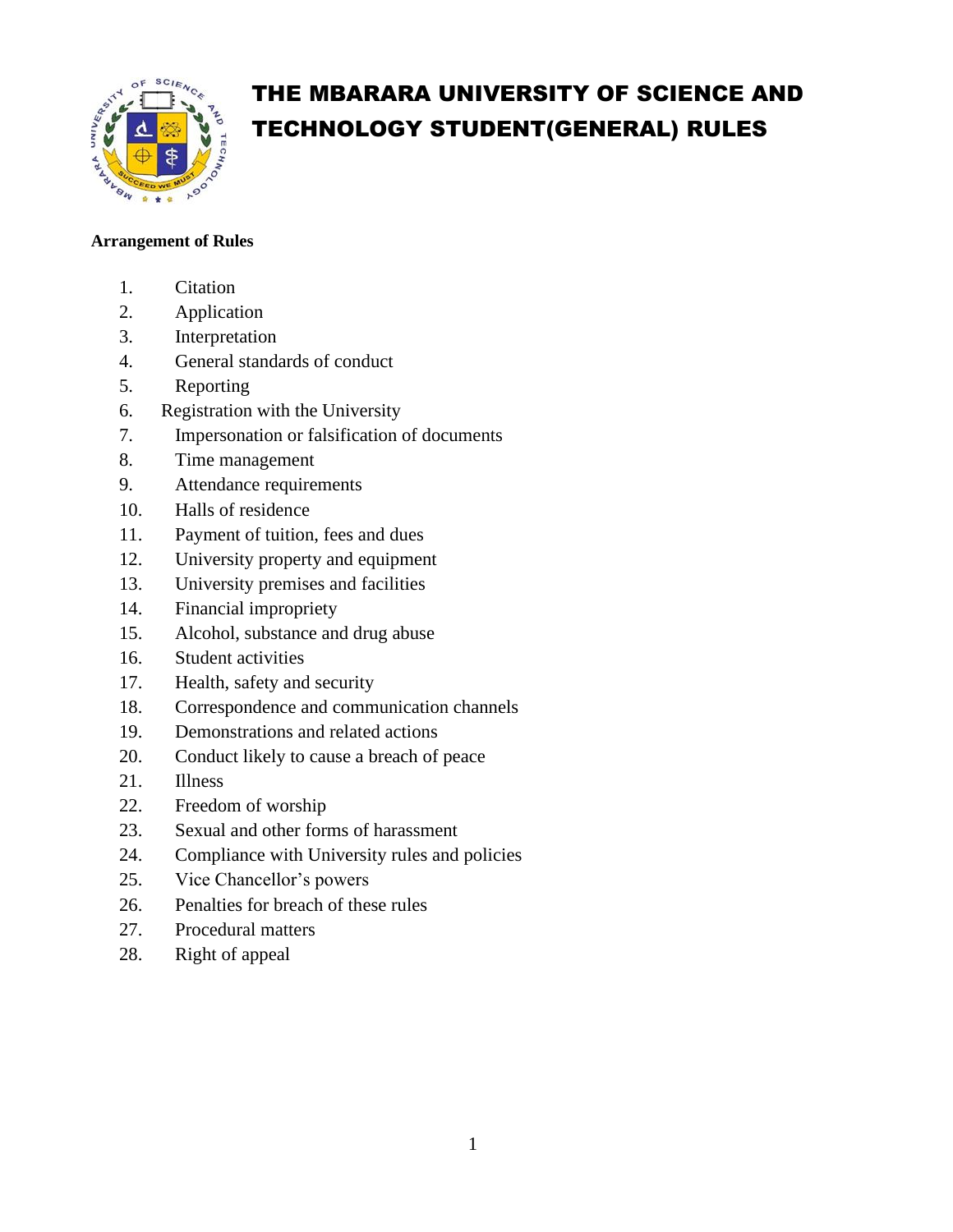# THE MBARARA UNIVERSITY OF SCIENCE AND TECHNOLOGY STUDENT (GENERAL) RULES

#### 1. **Citation**

These rules shall be referred to as the Mbarara University of Science and Technology Student Rules (hereinafter referred to as "student rules.")

#### 2. **Application**

- a) These rules shall apply to all students of Mbarara University of Science and Technology.
- b) These rules shall not exclude:
	- i) the application and enforcement of the Laws of Uganda in relation to any matter concerning a student or group of students;
	- ii) the application of any rules and regulations as may be from time to time, in place pertaining to the use of the Library Laboratory or any other facility of the University.
- c) Every student admitted to the University shall at all times, whether within or outside University premises, comply with these rules and any other rules of the University, faculty, department, Library, Laboratory or any other facility of the University and any associated or partnering institution.

#### 3. **Interpretation**

Unless the context otherwise requires, for purposes of these rules -

"**Associated or partnering institution**" means an independent institution that supports or collaborates with MUST to deliver its objectives.

"**Student**" means a student duly admitted to an academic or research program at the University, whether registered or not**.** 

"**Student (General) Rules**" means the Mbarara University of Science and Technology Student (General) Rules.

"**University**" means Mbarara University of Science and Technology.

#### 4. **General standards of conduct**

- a) Every student shall at all times exhibit respect for him or herself, fellow students, staff including teaching and non- teaching staff and all persons in Authority.
- b) No student shall conduct themselves in a manner that tarnishes or brings into disrepute the name and image of the University.
- c) Students shall at all times dress appropriately and shall observe general standards of decency.
- d) Every student shall at all times uphold the values of the University.
- e) Students shall observe general principles of privacy and avoid conduct that infringes on one's right to privacy.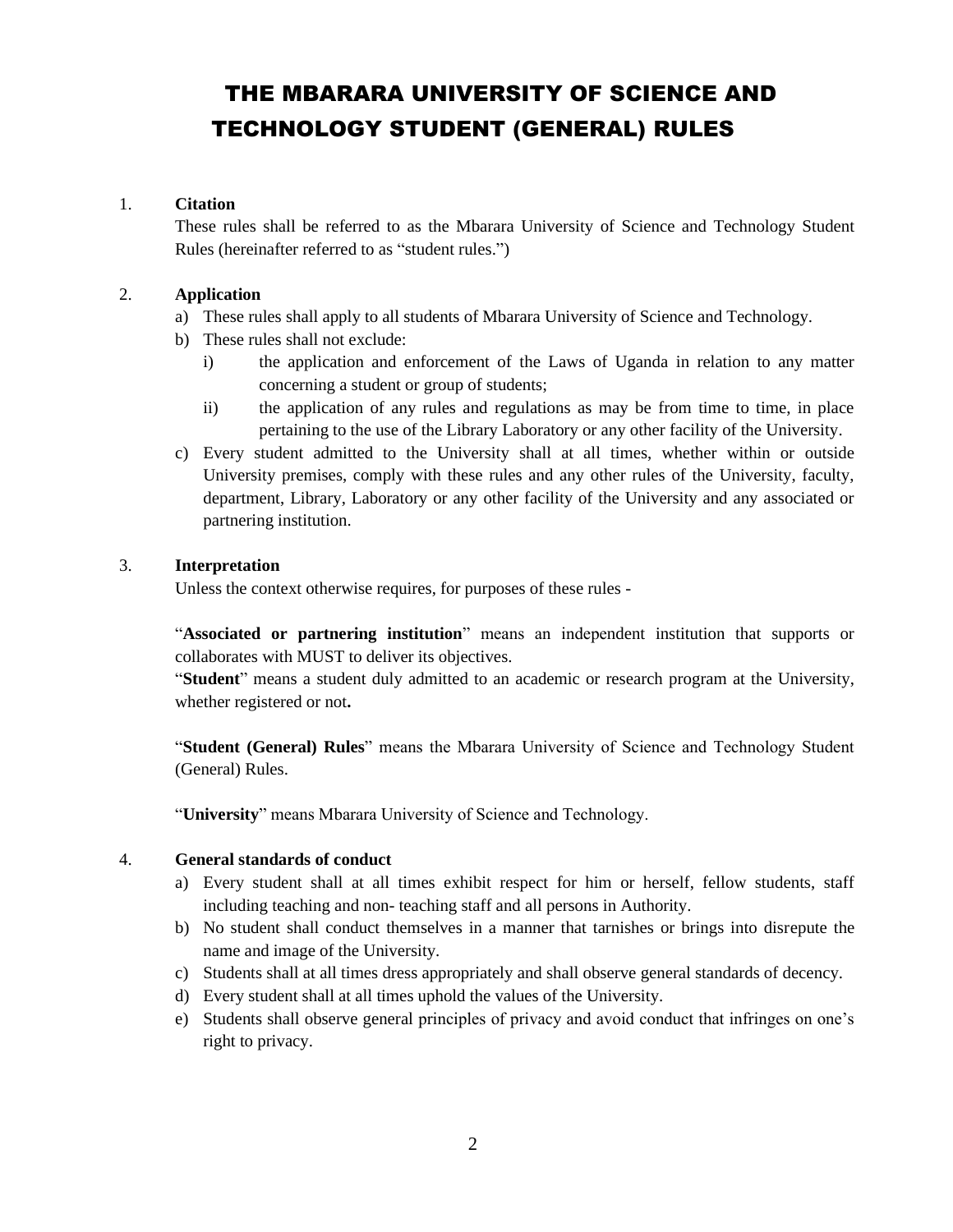#### **5. Reporting**

a) Students joining the University for the first time shall report on the appointed date.

- b) Any student unable to report on the appointed date shall immediately inform the relevant University authorities (such as the Academic Registrar) not later than two weeks from the appointed date of reporting.
- c) Failure to comply with this rule shall lead to rescission of admission.

#### **6. Registration with the University**

- a) All students admitted to the University shall ensure they are duly registered with the University within the time prescribed for registration.
- b) Students that fail or neglect to register within the prescribed time shall not be permitted to access University facilities and may suffer penalties for late registration as prescribed in the University Fees Policy.

#### **7. Impersonation or falsification of documents**

- a) A student who impersonates another person or presents forged or falsified documents to the University commits a criminal offence for which they shall be prosecuted.
- b) The University reserves the right to rescind admission and registration of a student who impersonates another person or presents forged or falsified documents.

#### **8. Time management**

All students shall be ready to start University functions on the appointed time on the first Monday of the semester. All students must manage and plan their time accordingly. Late coming and absenteeism shall be deemed an offense.

#### **9. Attendance requirements**

- a) Every Student shall meet the prescribed attendance or other requirements for the program to which he or she has been admitted. In all cases, the attendance requirement shall not be below 80% of the total hours scheduled for a course or subject in a semester.
- b) Students that are unable to attend lectures on medical grounds or for any other reason shall inform the Dean of the Faculty to which they belong and provide supporting evidence.
- c) Students participating in University activities such as sports and any other university activities that require them to be away for extended periods of time, shall do so subject to approval of the relevant University officer overseeing the activity.
- d) Any student who fails to comply with this rule shall not qualify for a Certificate of Due Performance and will therefore not be eligible to sit for University examinations.

#### **10. Halls of residence**

a) Only students permitted to reside in halls of residence shall do so.

b) All students residing in the halls of residence shall be required to sign a tenancy agreement and to comply with the terms of the tenancy agreement at all times during the duration of the tenancy.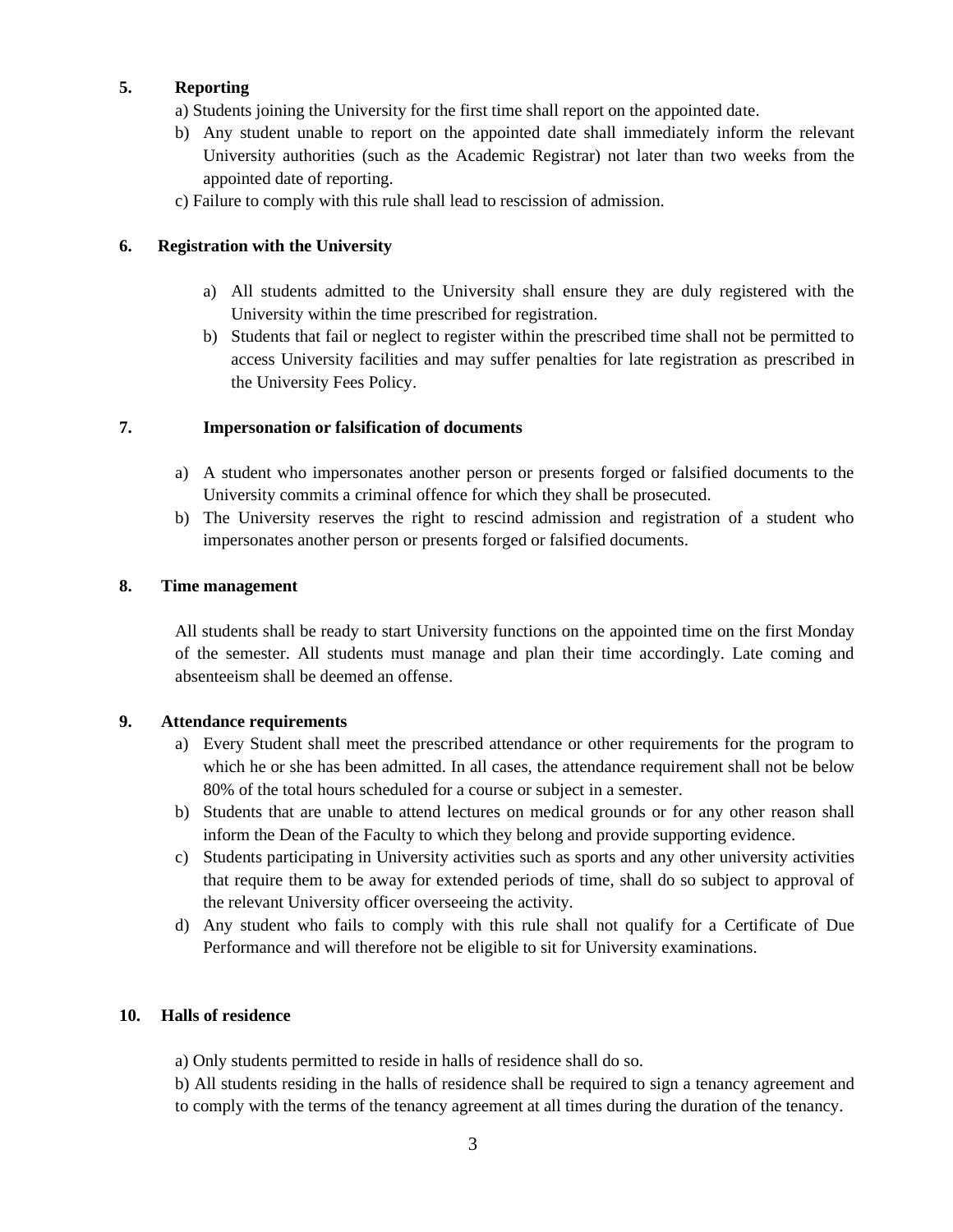#### **11. Payment of tuition, fees and dues**

- a) Payment of tuition and other university fees shall be in accordance with the University Fees Policy.
- b) Any other payments due to the University shall be paid as communicated to the student.

#### **12. University property and equipment**

- a) Every student shall exercise the highest standard of caution in handling University property so as to avoid possible damage.
- b) Willful or negligent damage to University property constitutes an offence punishable under these rules.
- c) All furniture, fittings and other property of the University shall not be moved from its proper or designated place, altered or disposed of without the consent of the officer of the University responsible for that property.
- d) All equipment of the University shall be used in accordance with the rules or policies governing the use of such equipment.
- e) Students who need to use University equipment outside regular or scheduled times shall seek permission from the relevant officer of the University.

#### **13. University premises and facilities**

- a) Students shall access University premises and facilities for purposes of attending lecturers, university ceremonies and events, conducting research and other activities related to their academic or research programs.
- b) Access to and use of University premises shall be in accordance with the university rules and policies on opening and closing hours, health and safety and any other requirements relating to use of the premises or facilities.
- c) Use of university premises for student and private meetings or any other activity shall be subject to expresses authority granted by the relevant officer of the university.
- d) Access to and use of the University Library shall be in accordance with the University Library rules.
- e) Access to and use of Laboratories shall be subject to supervision and in accordance with the University rules on access to and use of laboratories.
- f) No student shall enter or grant access to restricted premises and facilities of the University.
- g) No student shall authorize, let or sub-let, rent or sub-rent any premises or facilities of the University.
- h) No student or group of students shall use University premises or facilities for any purpose that disrupts properly scheduled University activities.
- i) Information Technology (IT) facilities shall be used in accordance with the IT policy of the University.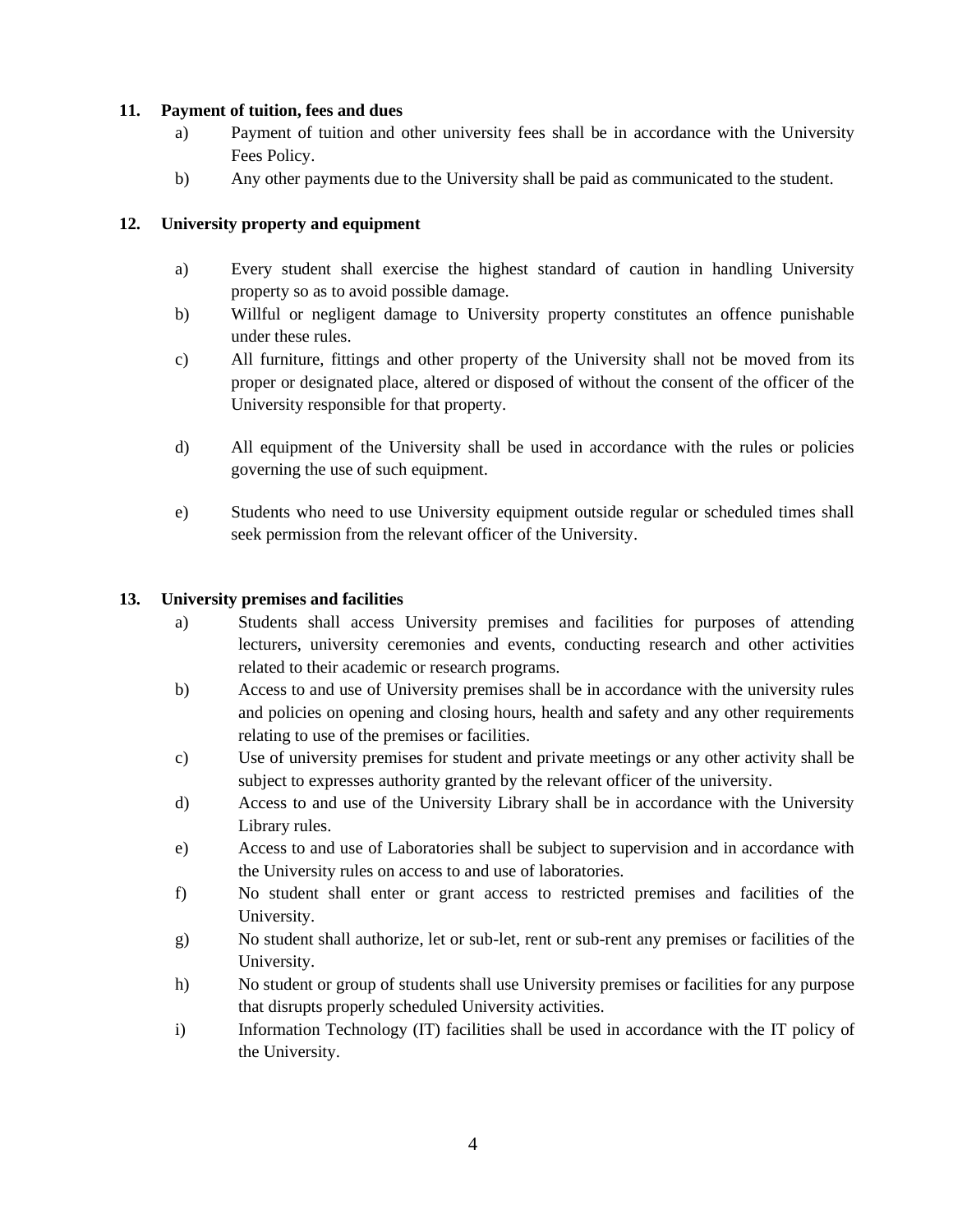## **14. Financial impropriety**

Any student or student leader who misappropriates funds of the University or a duly recognized student association or body commits an offence and shall be liable to disciplinary action in accordance with these rules.

## **15. Alcohol, substance and drug abuse**

a) Alcohol, substance and drug abuse are prohibited.

b) The University shall take appropriate measures to deal with students suspected to be engaged in alcohol, substance and drug abuse. These measures shall include

- i) investigation;
- ii) counselling;
- iii) caution;
- iv) warning;
- v) directing the student to undergo rehabilitation
- vi) suspension; and

vii) dismissal where conduct related to alcohol, drug and substance abuse poses risks for other students and the university community.

## **16. Student activities**

- a) Student activities including meetings, gatherings, assemblies, rallies, parties, dances, festivals and any other activity that is non- academic shall not be held on University premises without express authority from the relevant officer of the University.
- b) Students organizing and participating in any of the activities in rule (a) shall observe the prescribed time frames for holding such activities and shall ensure that the activities are orderly and do not disrupt scheduled university activities and do not result in injury to persons or damage to property.

## **17. Health, safety and security**

- a) Students shall at all times observe health, safety and security guidelines in relation to use of premises and facilities of the university as well as exercise vigilance and report any activity or matter that may pose a risk to the health, safety and security of students and the University community.
- b) Fire arms shall not be allowed in the University premises
- c) Students shall comply with security measures set by the University.

## **18. Correspondence and communication channels**

Any student or group of students with a complaint or issues that they wish to bring to the attention of management shall use appropriate communication channels that include but are not limited to:

- i) The student's Guild, for general student matters;
- ii) The Dean of Students, for general welfare matters;

iii)The Head of Department/ Dean of the Faculty/ Academic Registrar, for academic matters.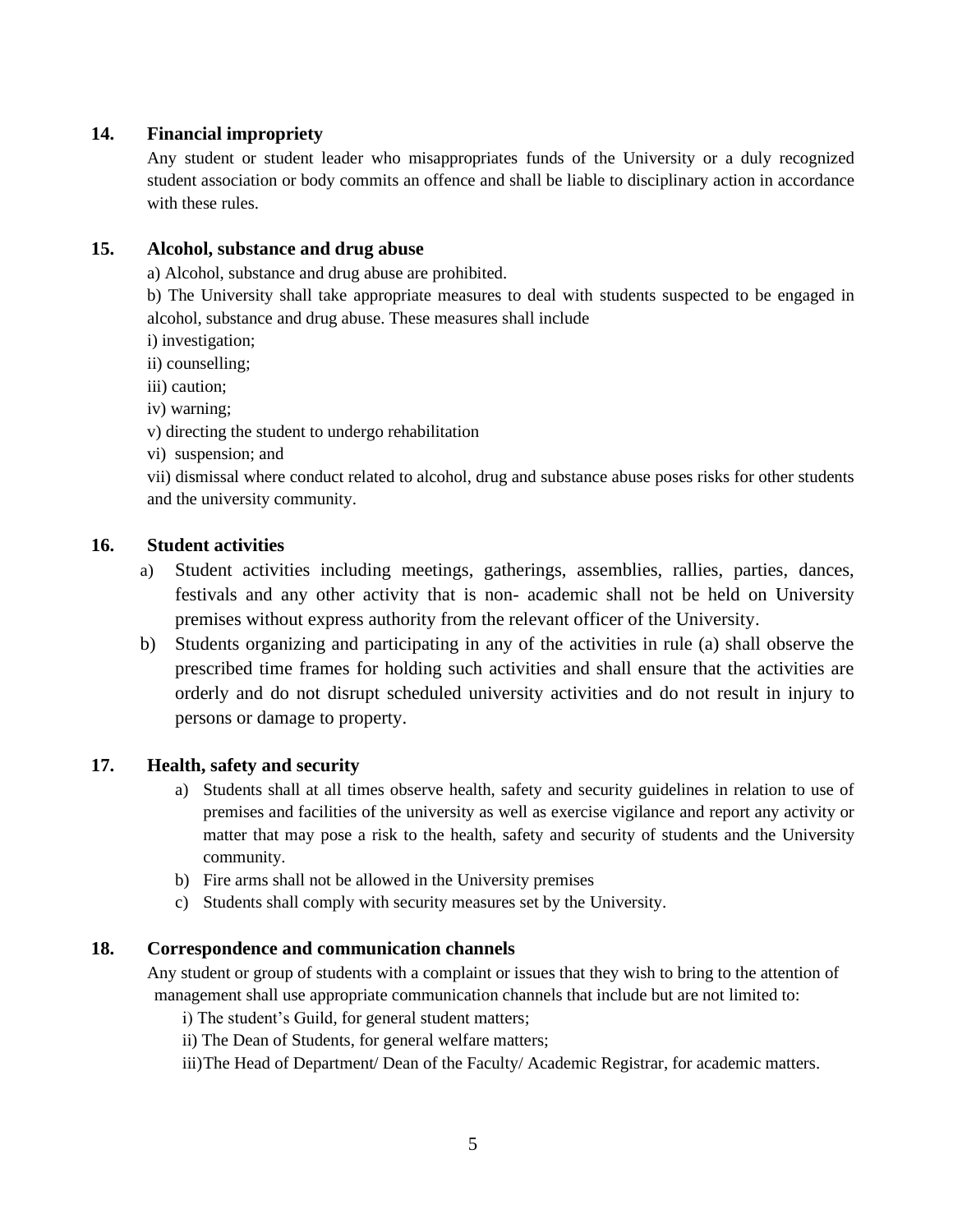## **19**. **Demonstrations and related actions**

a) Demonstrations and other forms of civil disobedience shall be held subject to the following rules:

- i. Approval of such action by at least two-thirds majority of the relevant student body;
- ii. Compliance with the Laws of Uganda for the being in force;
- iii. Giving the Vice Chancellor not less than 3 days' notice of the planned demonstration;
- b) Any student or group of students who obstructs or interfere with the work of an official of the University shall be subjected to disciplinary action under these rules.
- c) Any student or group of students who disrupt and/or attack other students, University officials or any other person at a University activity commits an offence.

## **20. Conduct likely to cause a breach of peace**

- a) Any student or group of student who engage in conduct likely to result in a breach of peace shall be subject to disciplinary action under these rules.
- b) Disciplinary action under this rule shall not exclude culpability for a criminal offence.

## **21. Illness**

- a) Students who fall ill during the academic year and have cause to believe that their illness is of such gravity that it might affect their ability to fulfil academic requirements shall inform the Dean of their faculty and furnish him or her with the necessary medical evidence to explain their absence or support a request for temporary withdrawal from the University.
- b) If a student is pregnant they should declare the same to the University Officials as early as possible and if they deliver during exam period they will be allowed to sit the exam when it's next offered.

# **22. Freedom of worship**

All students shall observe principles of freedom of worship and shall neither coarse others to join a specific religion or sect nor engage in activity that is deemed to intimidate, prohibit or threaten those who practice their religion.

The university is a secular institution. Students are informed that university programmes are conducted seven days a week, (i.e from Monday to Sunday). You are therefore, urged to respond to the academic work in the faculty even if it takes place on the respective days of worship.

## **23. Sexual and other forms of harassment**

- a) All students shall comply with the Sexual Harassment Policy of the University.
- b) Any form of harassment including but not limited to cyber harassment, religious and ethnic intolerance, are prohibited and constitute an offence punishable under these rules.

## **24. Compliance with University rules and policies**

Every student shall at all times comply with the rules and policies of the University for the time being in force.

# **25. Vice Chancellor's powers**

The Vice Chancellor has powers to exercise any of the following disciplinary measures:

- a) to discipline a student or group of students in accordance with these rules;
- b) to suspend a student from the University pending a disciplinary hearing.